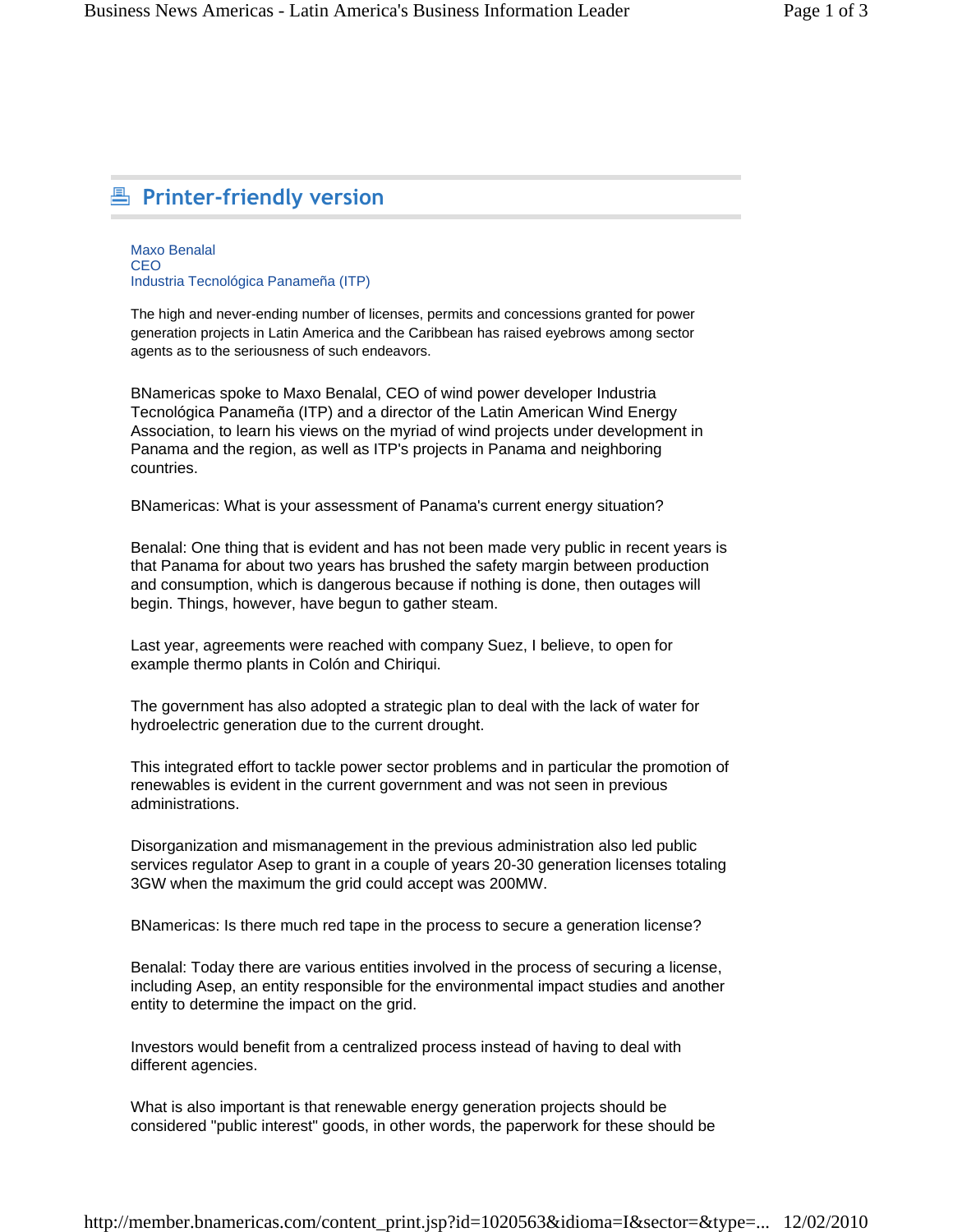streamlined and centralized. It's not the same a person who will build a hotel on a beach versus someone who will build a power generation plant.

BNamericas: What is the strategy of ITP and its partners in Panama?

Benalal: Our idea is to develop a project and manage it for 20 years versus what has been occurring here in Panama which is requesting licenses, getting on a plane and selling them.

I'm one of the directors of the Latin American Wind Energy Association and I see the list of wind projects in the continent and there are 3-4-5 times more than what could be generated.

Here in Panama, under the previous administration, for example, eight licenses were given I believe to one company, with each wind park for 400MW and one or two for 600MW. It's absurd. So when these developers go to Europe and present a project for 600MW it is attractive. It's a lack of knowledge, however, on the part of the buyer who believes the administration has done its job in granting the license.

BNamericas: Have things changed since the new government took office last year?

Benalal: Today the licenses that are being granted are for much smaller wind parks, less than half of what were granted under the previous administration.

BNamericas: Many argue wind generated power and other renewables must be subsidized to be competitive. What is your opinion?

Benalal: Many people have fallen asleep with information that probably was valid 5-6-7- 8 years ago, but not today. Hydro today costs US\$2.8mn-3.3mn/MW, while according to our costs wind power costs US\$1.7mn/MW; thermo is cheaper.

In addition, thermo generators must pay for their fuel source and hydro could put in danger a country's water resources, while in the case of wind power - which has a useful life of 20-25 years - the only costs are maintenance due to the endless fuel source.

BNamericas: What are ITP's most advanced projects in Panama?

Benalal: ITP here in Panama is moving forward with projects Veraguas 1 and 2 (240MW) and Boquete (100MW).

BNamericas: What is the status of the projects?

Benalal: Veraguas and Boquete are ready in terms of design for access roads and substations, and the environmental and grid impact studies are due to be ready in March. We have reserved 91MW of material for delivery in the first quarter of next year and power could begin to be supplied to the grid in July-August 2011.

BNamericas: Does ITP have projects outside Panama?

Benalal: We have signed a turnkey contract for a 40MW wind farm in Nicaragua called San Martín which would be the second in the country. In the Dominican Republic, we are in negotiations with generator Ege Haina to participate in a 100MW project in